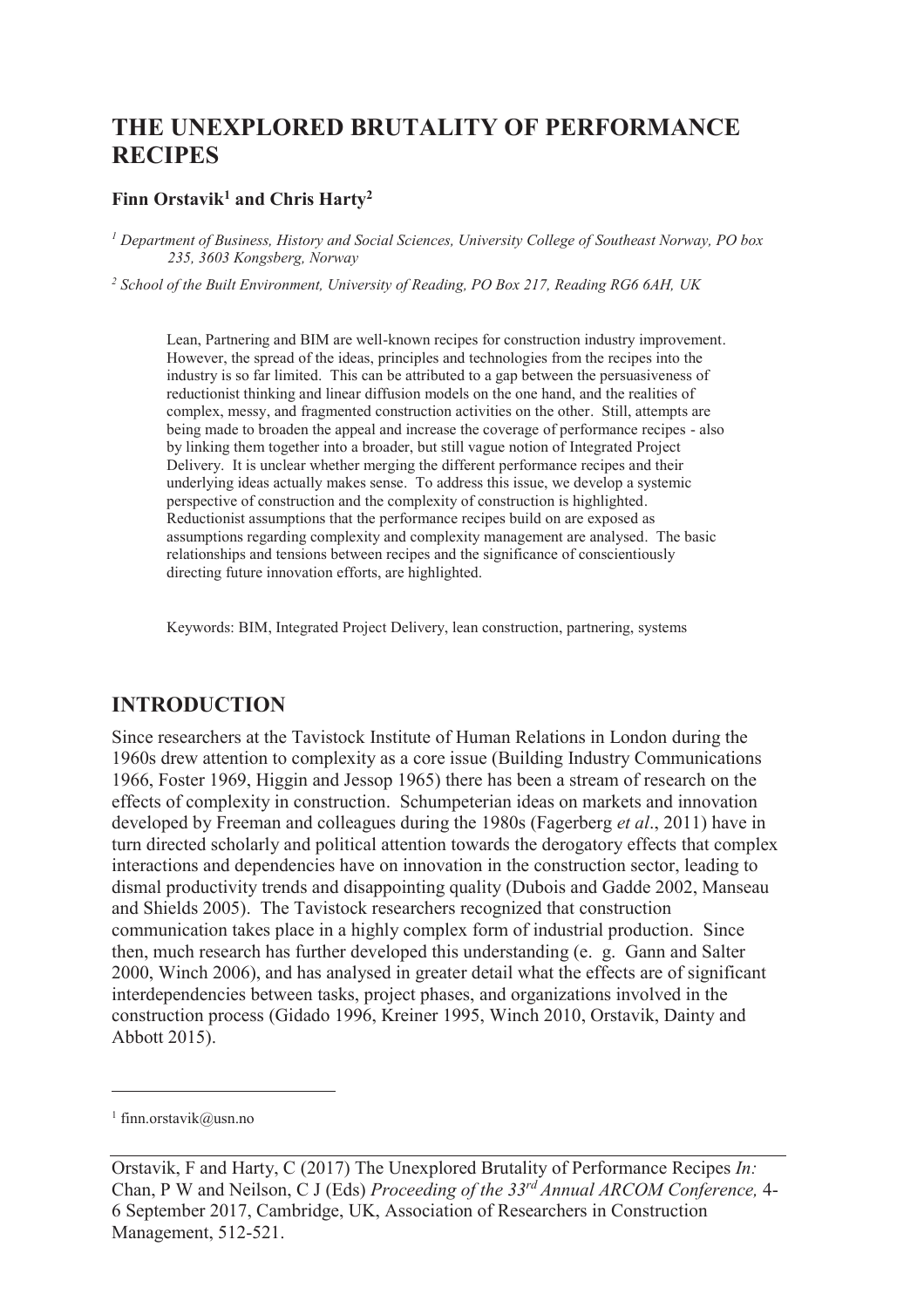In the context of a predominantly managerial discourse, despite recognising complexity innovation in construction tends to be seen as a one-way diffusion process. Innovation is to be facilitated by management and is equated with the beneficial spread of novel technologies and operational ideas to a population of firms: from those that are 'in the know' to those that are not. Innovation is furthermore equated to technological change, as the uptake of new materials, products, equipment or machinery for use in the building process, with little discussion of related adjustments on the side of application, in methods and production process configurations.

Given that the industry's products and processes are dynamic and complex systems, dealing with the challenges facing the industry (in terms of productivity, quality etc.) cannot but depend on dealing with issues of interdependent systems. Making specific improvements to selected elements is often doomed - they do not make a lasting impact. Some issues can only be dealt with through actions that address structural aspects of the overall system. This we take to be an underlying reason why a number of broad improvement recipes have been devised. Lean Construction, Partnering and Building Information Modelling (BIM) are comprehensive and well-intended recipes for industry improvement and change. Lean Construction together with Partnering and BIM arguably form 'primary performative improvement recipes' in the modern construction industry (Sage, Dainty and Brookes 2012). These strategies represent different takes on what is needed, and they have so far been heralded by different people and different communities, making them stand out as diverse "schools" with distinct recommendations for what will deliver a re-constructed construction industry.

Despite rhetoric at times tending towards the euphoric, the actual performance effects of the recipes are more difficult to measure (Ilozor and Kelly 2012). The spread of the principles and related technologies has been slower than many would have hoped for. In part as a consequence, there are attempts made to bridge the conceptual gaps between the different approaches. For example, Sacks and colleagues discuss the potential benefits of combining BIM implementation with Lean Construction principles (Sacks *et al*., 2010), while Ilozor and Kelly discuss how an overall, Integrated Project Delivery approach can integrate with BIM (Ilozor and Kelly 2012). Is the idea of combining Lean, Partnering and BIM into an all-purpose, integrated strategy sound? Do the three approaches lend themselves to being merged with each other so as to align interests, practices and objectives based on a team based approach, based on multi-party agreements and the use of technology - BIM - that allows for much more extensive information sharing and collaboration between project participants? These are the two question posed in this paper, where we take as our starting point that construction processes are fundamentally dynamic and complex.

## **THE SYSTEMS PERSPECTIVE**

From a systems perspective, complexity is a processual property that is derived from the configuration of elements and linkages in a system. In terms of managing systems, complexity poses different challenges in different kinds of systems. Coping with complexity depends in a fundamental way on whether the system is open or closed.

### **The Inexorable Complexity of Real World Systems**

The basic definition of a system is simple: a system is a set of related parts (Bertalanffy 1971: 54-56, Buckley 1967: 9, Luhmann 1984: 41-44). Challenging a tendency to think about systems as more or less stable structures, Luhmann employs a dynamic - process view when discussing the nature of systems and systemic complexity (Luhmann 1984).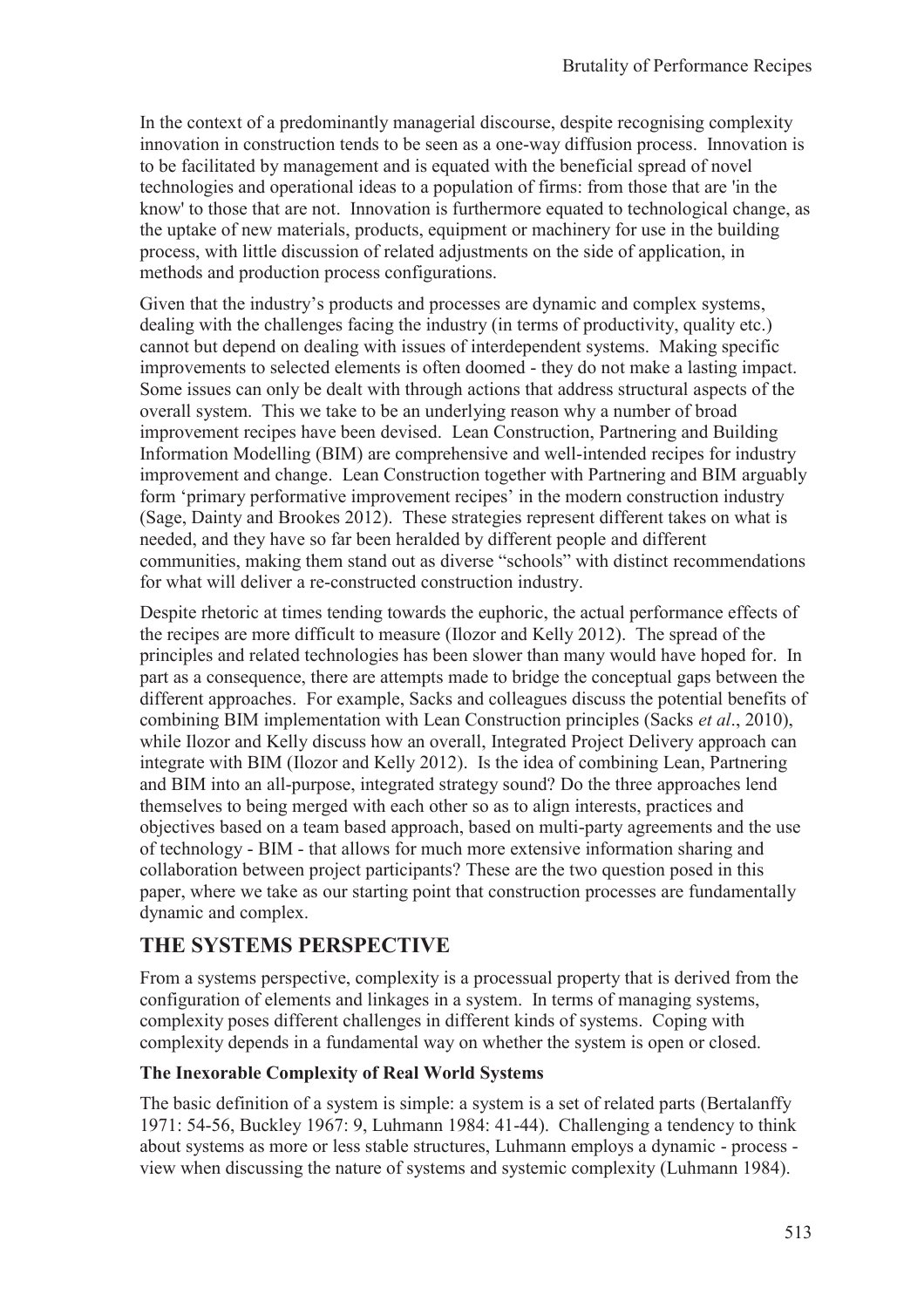Nicolis and Prigogine (1989) similarly define complexity based on the consideration of dynamic behaviour. For example, they show how naturally dynamic systems such as molecules making up a volume of liquid can display patterned but fundamentally unpredictable behaviour (Nicolis and Prigogine 1989, 8-15). It is this patterned, but in some aspects completely unpredictable behaviour, that they define as complexity (or complex behaviour).

Luhmann pursues a similar line of reasoning, namely that complexity is an attribute of any large, dynamic system. All elements must be connected to at least one other already related element, simply to be part of the system. Many elements and groups of elements are not linked directly but indirectly via other elements in the system. Complexity necessarily arises in systems as the number of possible linkages between elements becomes higher than the actual number of linkages that are established (Luhmann 1984: 45-47). Complexity, therefore, follows from incomplete integration of elements. In addition, elements and linkages, not least in social systems, are prone to influence each other.

A fundamental cause of complexity, then, is that elements have a limited ability to 'multibond' (or multi-task), in the sense that each element cannot uphold active linkages to more than a few other elements in the system. If elements possessed an unlimited capacity of multi-tasking, systems could in theory become large without becoming complex, but in any large, real world system there is no way to completely avoid complexity. Complexity can be changed qualitatively (structurally), and can be reduced by limiting the number of elements included in a system. However, as Ashby's law on requisite variety makes clear, this can only happen at a cost: a smaller and less complex system is less able to cope with a complex environment than larger and more complex systems (Ashby 1958, Luhmann 1984: 47-48). Changing the complexity in a given system is certainly possible, for example, when a project organization is reorganized into a more bureaucratic structure, or when one-way traffic is introduced in a logistical system on a building site.

### **Complexity in Open and Closed Systems**

Ashby directs attention to the fact that systems generally exist in an environment, and that there are interactions between the system and the environment that are significant, but in terms of function are distinct from the system. To cope with a challenging environment, a system needs to uphold a significant level of complexity, and must therefore learn to cope with uncertainty and risk. This is different in a closed system, within which functionality can make the system stable and developments predictable. Considering society and organizations as systems, the question is whether these are closed or open. While Parsons (1979 [1951] tended to depict the social system as a closed system in equilibrium, organizational theorists challenged this (Scott 1987). Gouldner (1954) critiqued advocates of scientific management for unduly portraying production systems as closed off from their environment. Efforts to develop comprehensive, self-reliant production systems in his view were doomed.

Part of the problem Gouldner saw was that managerial thinking was reductionist in tending to deal with people as automatons. This kind of reductionism - which for obvious reasons also can be seen as embodying a considerable level of brutality with respect to dealing with workers - was exposed in the Hawthorne studies during the 1950s (Jones 1990), and key insights were re-articulated by Thompson in 1967. The argument he made was that a firm must be an open system. He directed attention towards his contemporary organizational theorists who argued that the organizational complexity that managers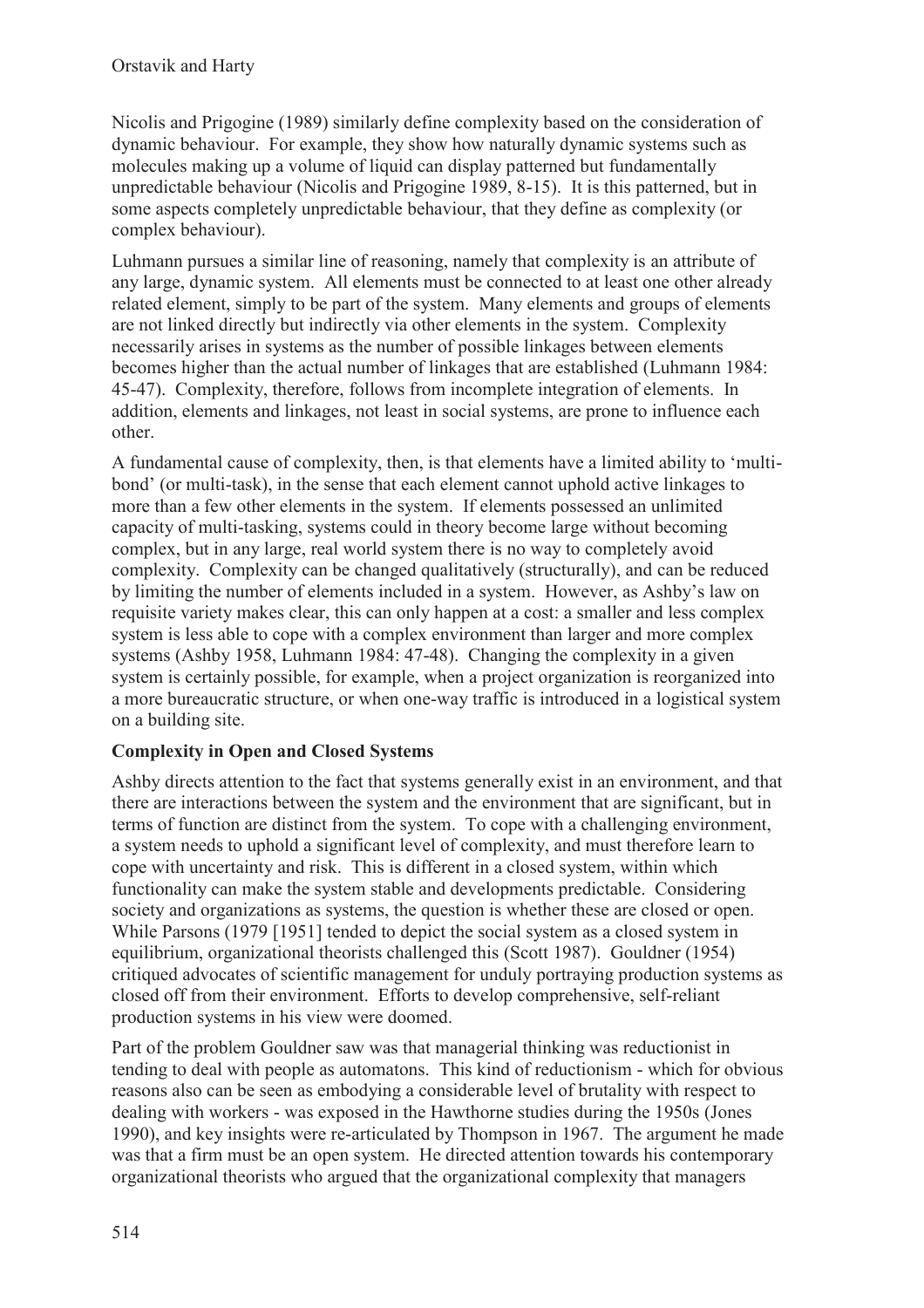have to deal with is caused as much by the environment as it stems from the production system and the administrative system of the organisation itself (e. g. Cyert and March 1963, Simon 1973). While Taylor and his followers saw routines as procedures worked out scientifically and imposed on workers by unforgiving management, the new organization theorists argued that brutally imposed routines will tend to be ineffective. Routines can only provide heuristic templates for action. This difference forms the basis for the second and more comprehensive understanding of reductionism in the present paper. In non-reductionist organization theory routines have been defined as repetitive, interdependent action that emerges from interaction of multiple actors over time (Feldman and Pentland 2003). Pentland and Rueter (1994) similarly describe routines as ongoing and effortful accomplishments, hence as something very different from the management-defined action instructions envisioned by mainstream, reductionist project management theorists.

## **COMPLEXITY IN CONSTRUCTION PRODUCTION**

Systems theory makes it possible to distinguish complexity in terms of the kind of system that complexity arises within. In construction, different forms of complexity arise in the technical systems making up the built object, in machinery and equipment used during the design and building phases, in the economic, contractual and administrative systems, and in the social systems. In all these cases, complexity entails a level of unpredictability and uncertainty, and therefore risk. In any of the systems, complexity has to be taken into consideration when systems are created and elaborated. Limiting the size and heterogeneity of systems; structuring systems hierarchically; and modularization of systems are three approaches to coping with complexity well-rehearsed in construction and building. Risk assessments made during operations is another example of how complexity is managed in practice.

That construction projects are temporary production organizations only strengthens the argument that construction production systems are open systems. Routines are complexity-processing devices that, for example, serve to reduce social complexity by providing functional connections among individuals and groups (Feldman and Rafaeli 2002). Routines also serve to co-ordinate the actions of individuals and groups within a construction project, while providing flexibility and adaptability to cope with the fluidity of situations (Kreiner 1995). By facilitating effective, joint action, routines serve to integrate tacit knowledge available in a project and to trigger motivation and commitment. In this sense, routines are structuring devices used to cope with different forms of technical and social complexity. Routines, furthermore, embody the results of negotiations in design as well as in production.

### **Lean Construction and Complexity**

The term Lean Production was popularized and made widely known by Womack and his colleagues, in their book discussing the challenges facing the American car industry as it seemed to be out-smarted by an emerging and much nimbler Japanese industry (Womack, Jones and Roos 1990). They characterized the Japanese production system as lean mainly for two main reasons: first, fewer workers were needed in the highly automated Japanese factories, and, second, fewer engineers were needed to manage the workers that remained in the plants.

To see why this could be the case, a paramount difference between the Japanese and American versions of mass production has to be considered. The Japanese accepted that car production systems could not ever become closed systems, and that for this reason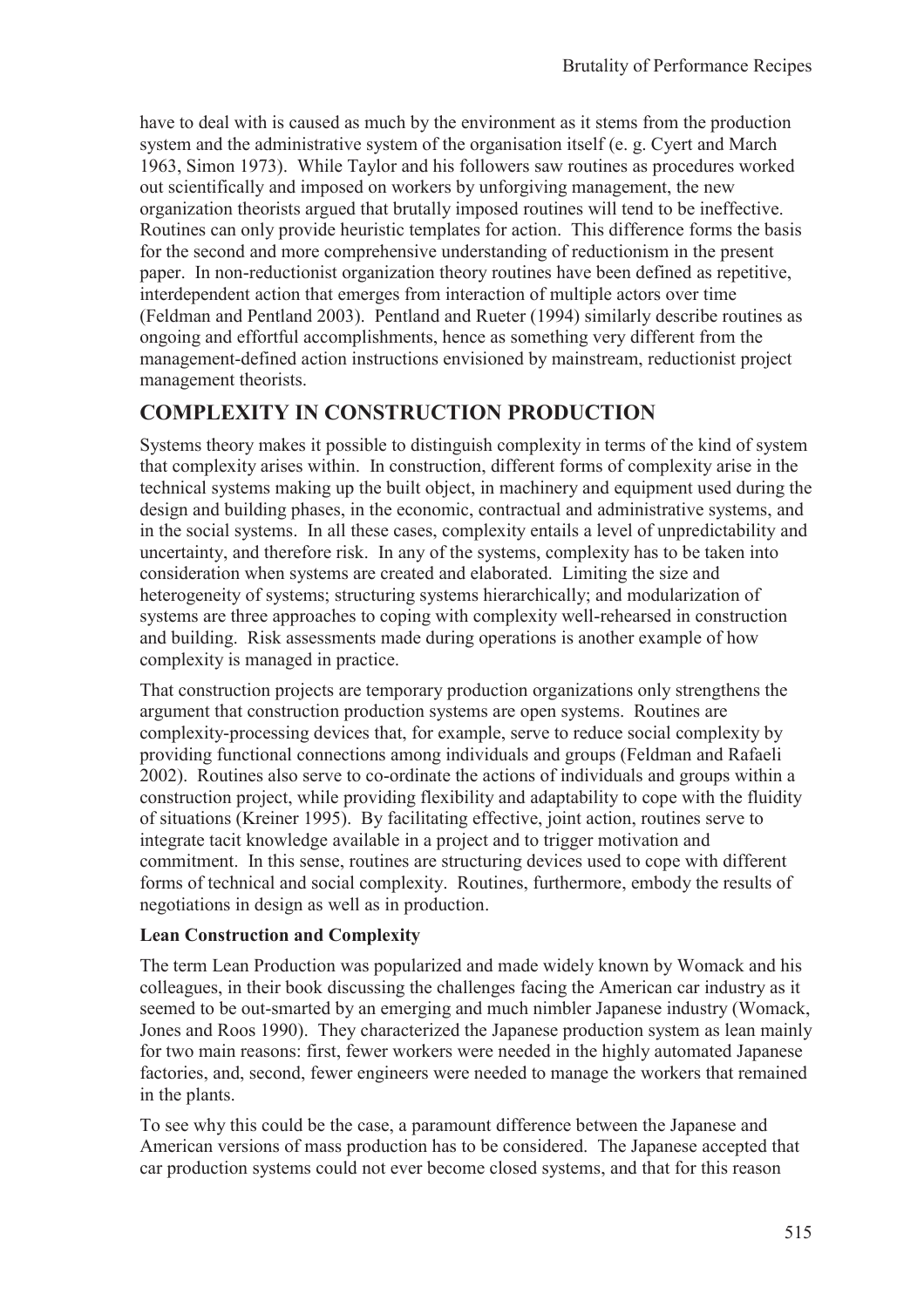complexity could never be eviscerated. And since some level of unpredictability, uncertainty and risk therefore would remain, it would be a colossal waste of human resources to ask of employees not to be intelligent, creatively problem solving and engaged workers (Womack, Jones and Roos 1990, 53-58). In the Japanese system, every worker were to be engaged in improving technical systems. At the same time they should be integrated into the social fabric of the production organization and join their coworkers in teams responsible for pursuing improvements and quality control (Ibid. 98- 100). In the American system, workers were treated differently, apparently as nearequivalents to machinery. As a consequence, the organization of the factory as a sociotechnical production system was seen as the responsibility and domain of professional engineers and managers. In the Japanese version of mass production, empowering workers to take part in the ongoing, distributed process of improvement and innovation, led to a lean production system where engineering oversight of production could be reduced, and were "distributed intelligence" instead of overly centralized management afford a more flexible and responsive production system.

This is not the occasion to go into detail regarding the many and significant developments that have been made in lean construction theory and practice. However, the point can be made that in much of the literature on Lean, the complexity theme is discussed in rather terse terms as an issue regarding the need for "flow" and eschewing "waste". In the influential guide to Lean Construction practice known as the Last Planner system (Ballard 2000), it is made clear that complexity structuring of the work process is to be effected in a collaborative effort between stakeholders. The task of coping with complexity not understood as external to the production process. In a system of joint planning and negotiation, employees become integrated in the overall production system in a more engaged way. Furthermore, in line with Ashby's law of requisite variety, the complexity of the social system and the complexity of the technical system are brought to bear on each other. Employing the Last Planner concepts, the interaction between stakeholders (those contributing to the production process) becomes essential for upholding the dynamism and the efficiency of the whole production system.

Arguably, several contributions to the Lean Construction literature are rather dogmatically concerned with Lean as a productivity enhancing arrangement. By working in a "lean way" waste is thought to be minimized and productivity optimized (i.e. Mossman, Ballard and Pasquire 2011), and reasoning regarding work activity tend to become reductionist. Then, anything a building worker does that is not directly contributing to "user value", is defined as waste. Workers and project managers are invited to negotiate and find the most effective way to co-produce, but at the same time, it is claimed that a minute spent with co-workers not producing output, for example, building friendships and discussing how to deal with unreasonable employer demands, represents wasted time and is to be eschewed. Arguably, when lean construction is understood in this particular way, this performance recipe does fit the bill of a reductionist ideology.

### **Partnering and Complexity**

According to Womack and colleagues, commitment, loyalty and community orientation are basic features of Japanese mass production workplaces. This, however, also applies externally, in particular in a production organization's active relating to suppliers and customers (Womack *et al*., 146-156). Where the American mass production type relies on market transactions that are in principle instantaneous, the Japanese system is based on business relationships of a more lasting kind. Suppliers and customers become parts of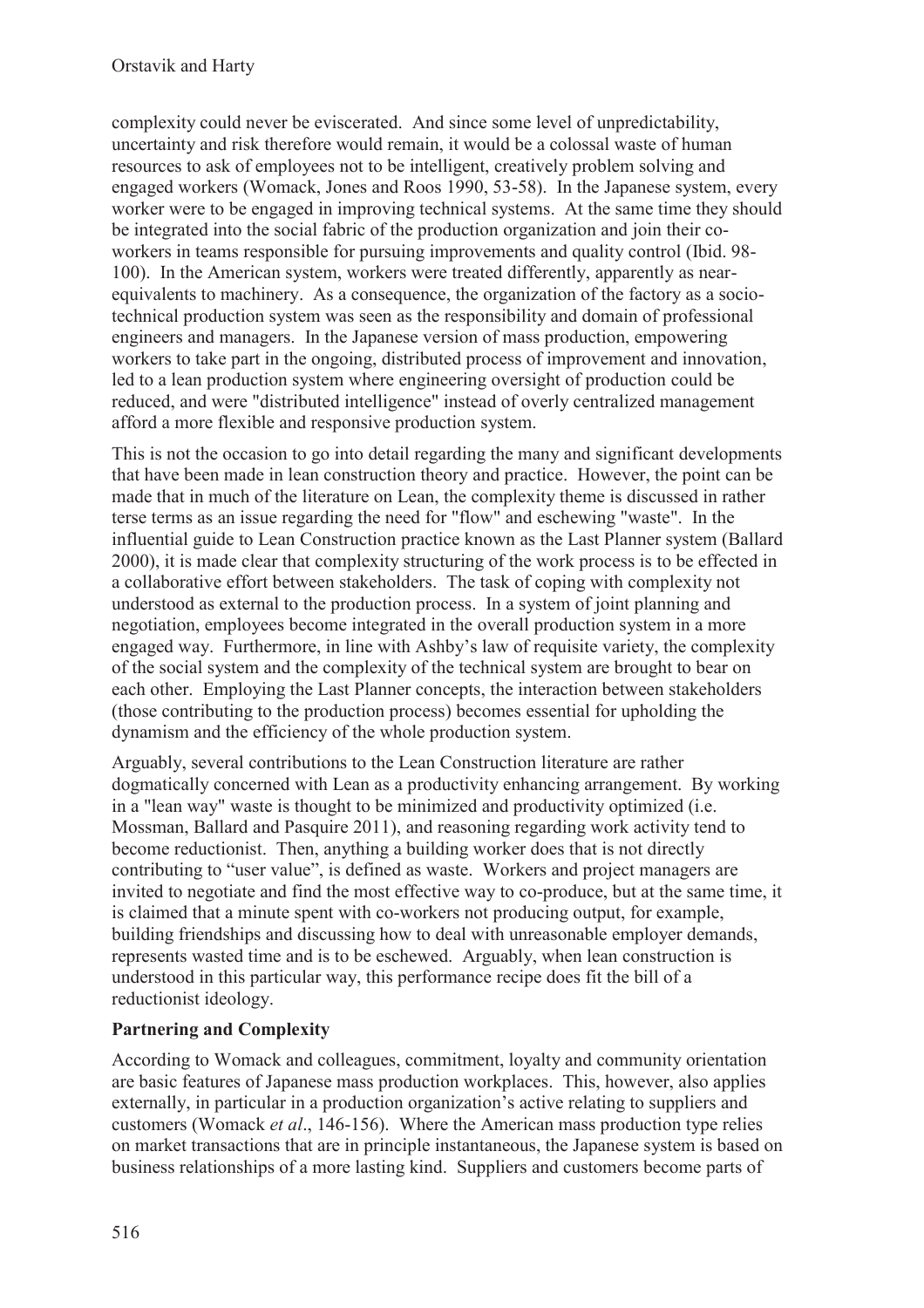the firm's extended social system. Based on the culture and the values of the company, trust is built. This allows for adjustments being made in order for products to comply with customers' expectations, and for suppliers to be able to deliver goods that comply with the manufacturer's demands.

The literature on partnering has become extensive since the basic ideas were introduced into the industry in 1991. Partnering place trust and collaboration at the heart of efforts to increase performance (Bresnen and Marshall 2000). Early involvement of key actors in early and later project phases is seen as a key factor in successful projects (Cheng, Li and Love 2000, Cheng *et al*., 2004). Similarly, long-term relationships are seen as providing a social context where trust can be established. Trust is conducive to returns on previous learning investments, knowledge exchange and integration, which are in turn important for productivity and innovation (Dubois and Gadde 2002).

Since Partnering is emphasising the social aspects of construction, what stands out regarding this performance recipe is the importance of involvement of different stakeholders in order to mobilize their resources for the project. Importantly, adequate resource mobilization is seen as a much subtler issue than what can be handled effectively for instance by developing formal contracts alone. The scope and heterogeneity of construction projects demand that many different contributing partners jointly engage in 'accomplishing a sophisticated cooperative project task' (Cicmil and Marshall 2005, 534). This makes it obvious that project success depends also on the ability to integrate diverse types of knowledge. As Bresnen and colleagues (Bresnen *et al*., 2003) remark, it is only with a certain level of common understanding that the knowledge of others will be accepted as valid and effectively deployed.

Again, as in the discussion of Lean Construction, this is not the place to go into details regarding theoretical and practical advances in research on partnering. The fundamental point we wish to make here is generic. It is that project integration by way of partnering is a method of coping with and managing complexity, and this in multiple systems at the same time. Partnering serves to integrate social systems of different organizations, and thus to restructure the complexity of these systems. At the same time, partnering effects complexity structuring on the level of technical systems of products delivered, and serves to structure systems of material flows and logistics in general. Hence, technical systems and social systems co-develop to a larger extent than what would have been possible without partnering. The complexity of each system is brought to bear on other systems. Seen from this angle, there is little to support a claim that Partnering is a reductionist recipe for improvement of the construction industry. One could be tempted to draw a contrary conclusion, namely that as a broad strategy of integrating projects technically, socially, logistically and in terms of contracting, it may be encompassing too much, for Partnering to be possible to operationalize as a coherent and practical improvement strategy.

### **Building Information Modelling and Complexity**

Womack *et al*., laud the Japanese form of mass production for its proclivity to develop advanced automation systems in factories, and argue that the general orientation towards empowering employees actually is conducive to further process innovation in the industry. Their argument is the same as the argument employed by other researchers referring to the Nordic socio-economic model, as found in Scandinavian countries. They see Scandinavian workers as empowered and as an active contributing partner in business contributing actively to innovation. A main reason this happens is that workers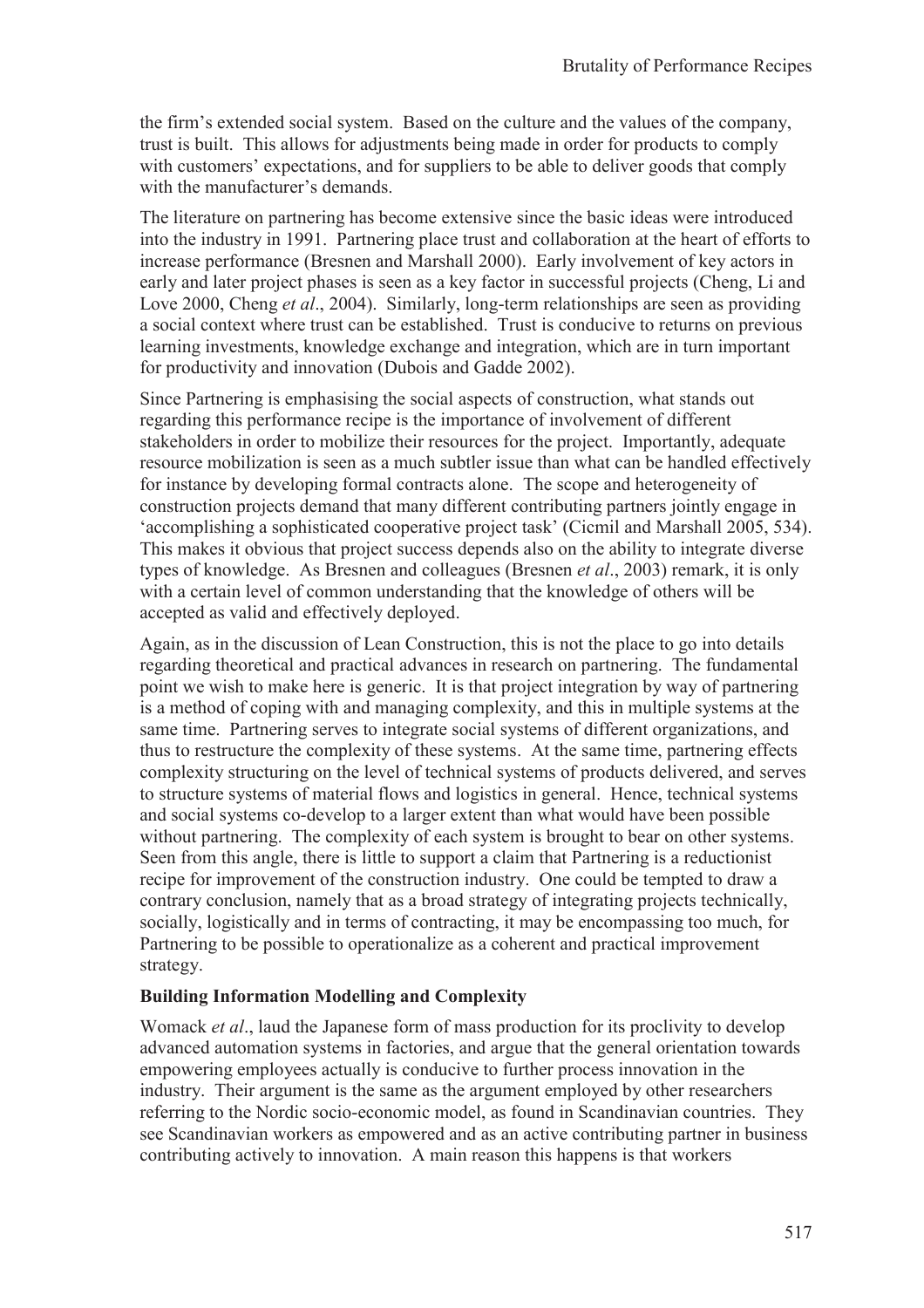themselves get a fair share of the benefits from the use of new technology (Barth and Moene 2015).

In construction, building information modelling (BIM) has the potential to contribute in a similar manner as automation technology does in mass production industry. BIM introduces a new, high complexity information system potentially able to match the complexity of existing systems in the built object and in the production system, and to influence the complexity of different systems (social, technical, contractual, etc.) in meaningful and beneficial ways. For a third time, we emphasise that this paper is not the place to detail recent developments, in this case BIM as a performance recipe. It is the generic principles that are of interest here.

BIM is currently envisioned as an overall information system in which a virtual replica of the built object and the production process can be created even before the actual building effort takes place. Advocates of BIM tend to argue that as much as possible of the overall structuring of the complexity of the built object as well as the production process should be effected ex ante, by specialized professionals exploiting their own competence and the powers of software and computers to create detailed models.

The belief seems to be that the total complexity of the built object can and should be modelled and the structure verified before the actual building starts. Furthermore, since the order of assembling all the parts can be clearly defined in the model, the structuring of the entire building project should follow from the logic of the basic BIM instance created for the project. Understood in this way, BIM undoubtedly has a "Fordist" and reductionist bent. The technical systems and their complexity are taken to be primary, and the other systems, not least the social systems involved, are presumed to be secondary and are presumed to be yielding faced with overriding technical considerations and dependencies. Understood in this way, BIM and the conception of complexity management built into it, arguably stands opposed to Partnering and Lean, conceiving of systems as closed and complexity to be technically manageable.

Certainly, there is a significant gap between current BIM practice and such reductionist, grand visions (Harty and Davies 2013, Lindblad and Vass 2015, Miettinen and Paavola 2014). Miettinen and Paavola express doubts as for the usefulness of the idealizing visions of BIM (2014: 88), but they are not explicit regarding the source of this doubt. We would suggest that there has to be fundamental doubt regarding BIM as a reductionist performance recipe. The reason is the same why Ford's version of mass production proved unworkable and inferior over time to the Japanese version of industrial mass production. Advocates of comprehensive BIM implicitly and erroneously presuppose that the production system for built objects can be set up as a closed system.

# **CONCLUSION**

By developing a systems perspective and considering the way Lean, Partnering and BIM as three broad performance recipes suggest to manage complexity, we have found that the three approaches have clear differences. In its most crude and naïve form, Lean Construction is clearly reductionist. However, a more fundamental message from Lean research and practice is that complexity cannot be handled effectively only up-front and only top down. This corresponds to the conclusion Luhmann arrived at in his discussion of complexity management in organizations. Intelligence has to be distributed, and agency of all involved parties is important to be able to structure operations and work flows in a good way in complex organizations. By focusing on relationships and multiparty contracting, Partnering resembles Lean, but can be seen as addressing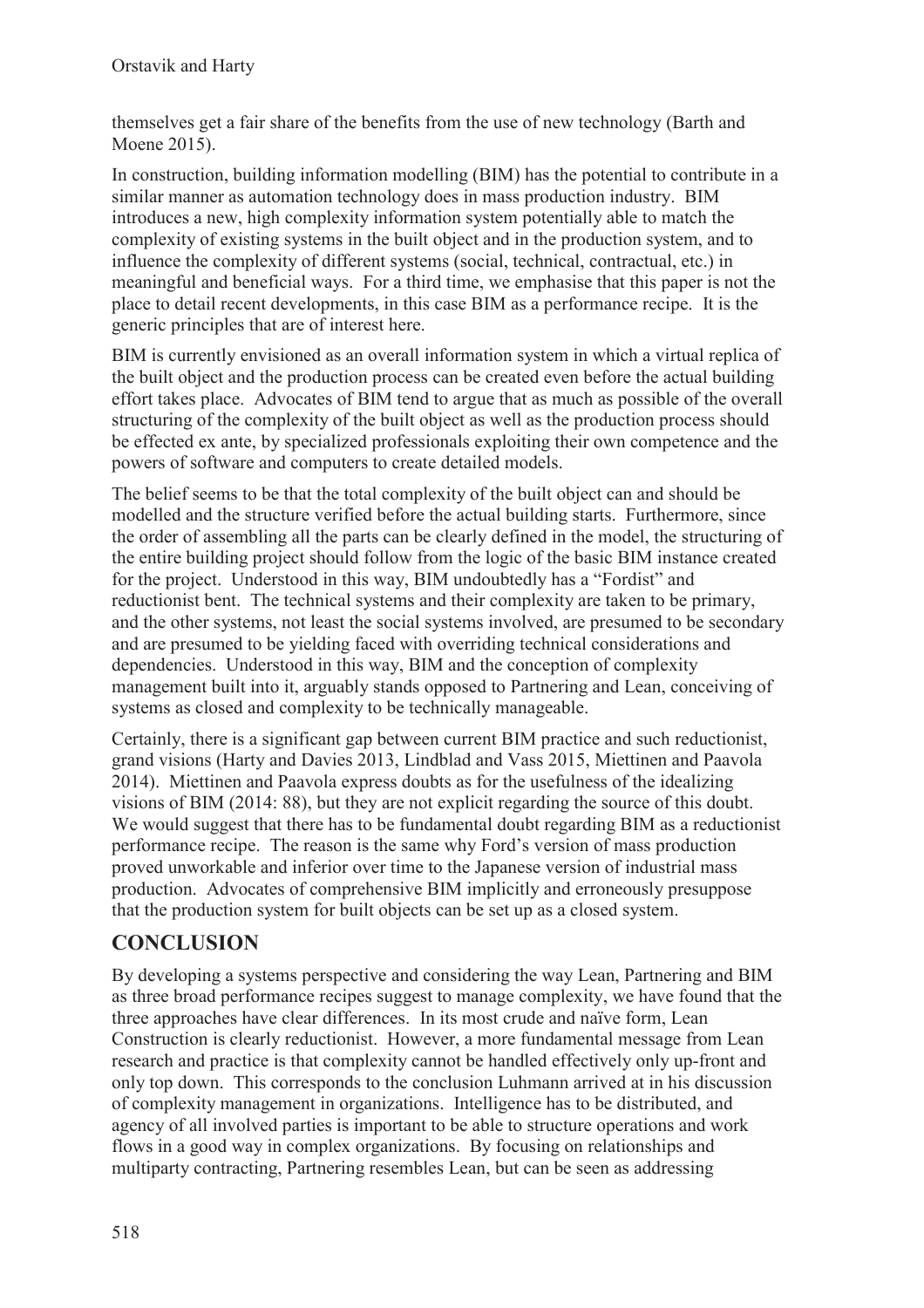complexity structuring of other systems than those commonly addressed in lean practice (which is concerned to a large extent with work processes on-site). In advocating the need for negotiating satisfactory overall arrangements and the development of trust-based relationships, also Partnering is based on the notion that intelligence and decision making powers have to be distributed among partners.

Finally, we have pointed out that BIM in its most naïve, visionary and comprehensive conceptualization form clearly is reductionist. This kind of BIM also embodies a rather obvious element of brutality, since the social have to obey the demands imposed by the technical realm via the BIM model. However, if BIM-development can be directed towards creating tools for empowering workers, then BIM could be made to serve the purpose of empowering those engaged in building; making them better able to understand dependencies, foresee consequences and to avoid unnecessary risk. Lean, Partnering and BIM can all be made to facilitate what Luhmann recommended - distributing intelligence and decision making powers in the complex production organization. Respecting the essential roles of the diverse systems making up the production system, the three performance recipes adding up more than detracting from each other. In this way, the three recipes can even be made to promote brutalism in construction in a non-brutal way; in the precise sense of the word "brutalist" - construction with everything but the functional essentials removed from it.

## **REFERENCES**

- Ashby, W R (1958) Requisite variety and its implications for the control of complex systems. Cybernetica, **1**, 83-99.
- Ballard, H G (2000) *The Last Planner System Of Production Control*. Birmingham: The University of Birmingham.
- Barth, E and Moene, K O (2015) Missing the link? On the political economy of Nordic egalitarianism. *In*: T M Andersen, U M Bergman and S E H Jensen (Eds.) *Reform Capacity and Macroeconomic Performance in the Nordic Countries*. Oxford: Oxford University Press, 50-68.
- Bertalanffy, L v (1971) *General System Theory: Foundations, Development, Applications*. London: Allen Lane.
- Bresnen, M and Marshall, N (2000) Building partnerships: Case studies of client-contractor collaboration in the UK construction industry. *Construction Management & Economics*, **18**(7), 819-32.
- Bresnen, M, Edelman, L F, Newell, S, Scarbrough, H and Swan, J (2003) Social practices and the management of knowledge in project environments. *International Journal of Project Management*, **21**, 157-66.
- Buckley, W (1967) *Sociology and Modern Systems Theory*. Englewood Cliffs: Prentice-Hall.
- Building Industry Communications (1966) *Interdependence and Uncertainty: A Study of the Building Industry*. London: Tavistock.
- Cheng, E W, Li, H and Love, P (2000) Establishment of critical success factors for construction partnering. *Journal of Management in Engineering*, **16**(2), 84-92.
- Cheng, E W, Li, H, Love, P and Irani, Z (2004) A learning culture for strategic partnering in construction. *Construction Innovation*, **4**(1), 53-65.
- Cicmil, S and Marshall, D (2005) Insights into collaboration at the project level: Complexity, social interaction and procurement mechanisms. *Building Research and Information*, **33**(6), 523-35.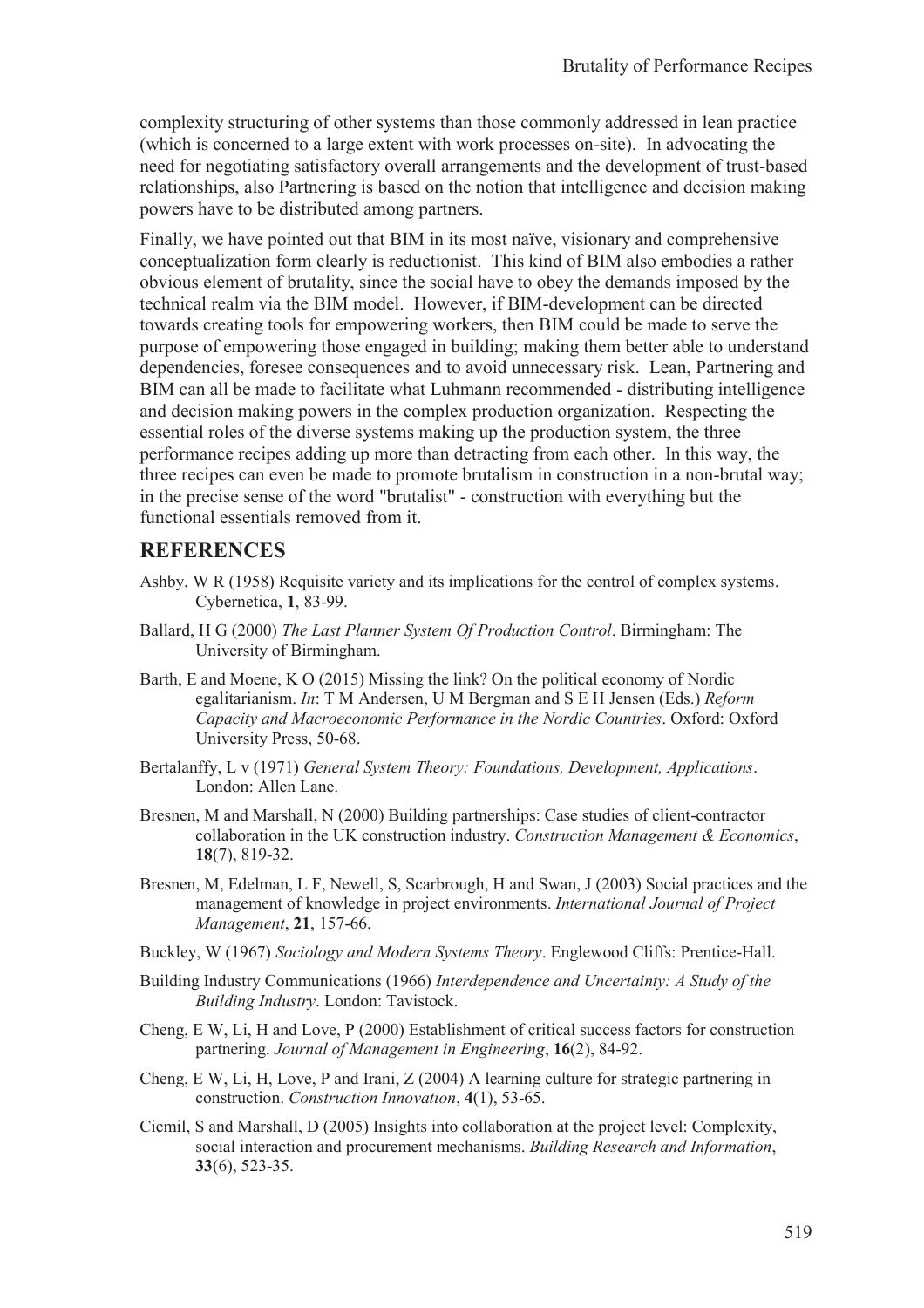- Cyert, R M and March, J G (1963) *A Behavioral Theory of the Firm*. Englewood Cliffs, NJ: Prentice-Hall, 2.
- Dubois, A and Gadde, L-E (2002) The construction industry as a loosely coupled system: Implications for productivity and innovation. Construction Management and Economics, 20(7), 621-31.
- Eastman, C M, Teicholz, P, Sacks, R and Liston, K (2011) *BIM Handbook: A Guide to Building Information Modelling For Owners, Managers, Designers, Engineers, and Contractors, Second Edition*. Hoboken, NJ: John Wiley & Sons.
- Egan, J (1998) *Rethinking construction. The report of the construction task force to the deputy Prime Minister John Prescott, on the scope for improving the quality and efficiency of UK construction*. London: Department of the Environment, Transport and the Regions.
- Fagerberg, J, Fosaas, M, Bell, M and Martin, B R (2011) Christopher Freeman: Social science entrepreneur. *Research Policy*, **40**, 897-916.
- Feldman, M S and Rafaeli, A (2002) Organizational routines as sources of connections and understandings. *Journal of Management Studies*, **39**(3), 309-31.
- Feldman, M S and Pentland, B T (2003) Reconceptualizing organizational routines as a source of flexibility and change. *Administrative Science Quarterly*, **48**(1), 94-118.
- Foster, C F (1969) *Building with Men: An Analysis of Group Behaviour and Organization in A Building Firm*. London: Tavistock.
- Gann, D M and Salter, A J (2000) Innovation in project-based, service-enhanced firms: The construction of complex products and systems. *Research Policy*, **29**, 955-72.
- Gidado, K I (1996) Project complexity: The focal point of construction production planning. *Construction Management and Economics*, **14**, 213-25.
- Gouldner, A W (1954) *Patterns of Industrial Bureaucracy*. New York: The Free Press.
- Harty, C and Davies, R (2013) Implementing 'site BIM': A case study of ICT innovation on a large hospital project. *Automation in Construction*, **30**, 15-24.
- Higgin, G and Jessop, N (1965) *Communication in the Building Industry: The Report of a Pilot Study*. London: The Tavistock Institute of Human Relations.
- Ilozor, B D and Kelly, D J (2012) Building information modelling and integrated project delivery in the commercial construction industry: A conceptual study. *Journal of Engineering, Project, and Production Management*, **2**(1), 23.
- Jones, S R (1990) Worker interdependence and output: The Hawthorne studies re-evaluated. *American Sociological Review*, **55**(2), 176-90.
- Kreiner, K (1995) In search of relevance: Project management in drifting environments. *Scandinavian Journal of Management*, **11**(4), 335-46.
- Latham, M (1994) *Constructing the Team*. London: HMSO.
- Lepatner, B B (2007) *Broken Buildings, Busted Budgets. How to Fix America's Trillion-Dollar Construction Industry*. Chicago and London: The University of Chicago Press.
- Lindblad, H and Vass, S (2015) BIM implementation and organisational change: A case study of a large Swedish public client. *Procedia Economics and Finance*, **21** (8th Nordic Conference on Construction Economics and Organisation), 178-184.
- Luhmann, N (1984) *Soziale systeme. Grundriss einer allgemeinen theorie. Suhrkamp taschenbuch wissenschaft*. Frankfurt am Main: Suhrkamp Verlag.
- Manseau, A and Seaden, G (Eds.) (2001) *Innovation in Construction. An International Review of Public Policies*. London and New York: Spon Press.